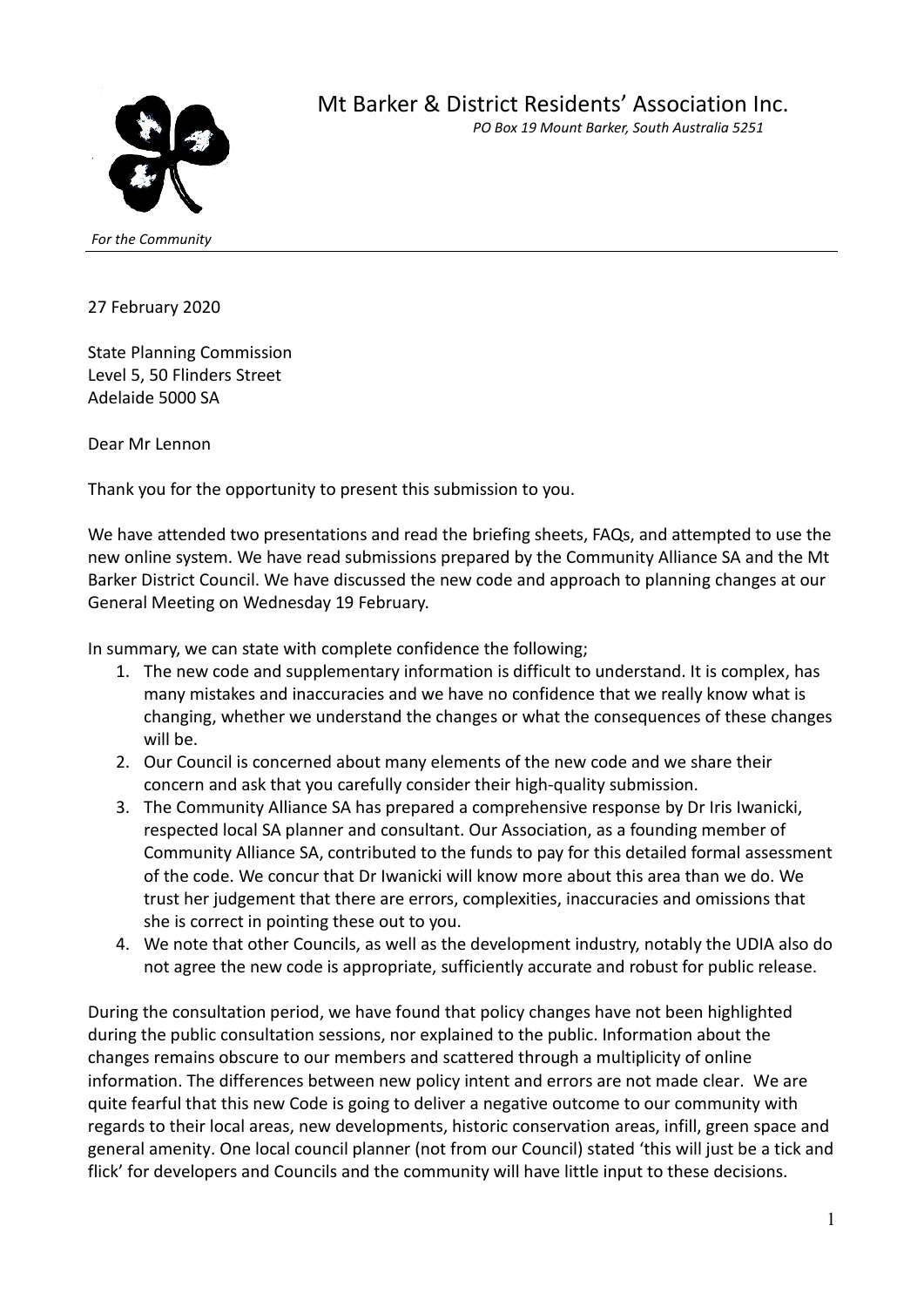This difficulty in reading and using the Code extends to the community who until recently have not had a community consultation session held in the district. This lack of community engagement has not been enough to ensure that the community understands the changes proposed. Notably the engagement that has occurred to date is not consistent with the Community Engagement Charter. This association organised a public workshop with your team at Mt Barker and 35 people attended. We doubt that any of them were any the wiser after the 'show and tell' presentation. We appreciate the opportunity to hear about the changes, but the consultation was not rigorous enough and more time should have been allowed for workshopping examples to determine consequences. There was also insufficient time to ask more detailed questions. We note in the appendices of the Community Alliance SA submission that members could not find the information they were testing in the 'Crack the Code' activity.

Given the undertakings of the legislation and Commission to consult widely on a simpler, clearer and more transparent new planning system, we support the Community Alliance SA in communication to the Commission, the Minister for Planning and the Premier that community engagement has failed to convey the new system as a simpler, clearer and more transparent system. We urge the SPC and the Minister to ensure that future versions of the Planning and Design (P&D) Code address the issues raised in the many submissions made throughout Phases 1, 2 and 3 regarding errors, omissions and inconsistencies and difficulty of interpretation before any informed community comment can reasonably be invited or expected.

The online system that you have created is not user friendly or intuitive, has outdated functionality and probably will created hundreds of more enquiries to local councils about planning requirements, than they currently receive. The 'look and feel' is of a 20 year old database. We think this will increase the enquiries by many hundreds each week.

The Code appears not to have integrated existing local policy relevant to the Mt Barker district, which currently fits within our Council's Development Plan. This policy work has been developed in partnership with the community over numerous years. The Code introduces significant changes to the existing planning policy framework for the District. We object to this and wish to retain the current planning policy framework which Council worked very hard with its community to develop in the last 10 years.

Our local Council's submission focuses on the importance of retaining all of the excellent planning and community consultation undertaken by the council and its community after the implementation of the Ministerial DPA, resulting in the 'theft' of 1300 hectares of agricultural land for residential housing development. At great expense (of the community's rates) Council has created planning documents which supplement the existing Development Plan. These are integral to ensure the ongoing urban development in our district adheres to strict standards of open green space, significant tree security, appropriate housing planning guidelines and development of community space, roads, paths, recreational and other space use. It is not clear to us if this aspect of planning is retained with the new code.

The Mount Barker District Council has, over a number of years, invested significant resources in creating a development policy framework that reflects the unique challenge of being both a major growth area and a region which provides for a broad range of primary production and tourism industries. Whilst Council acknowledges the benefits of a simplified and standardised approach to development policy across the State, there remains a need to continue to recognise the importance of location specific policy. Presently the draft Code omits many of these location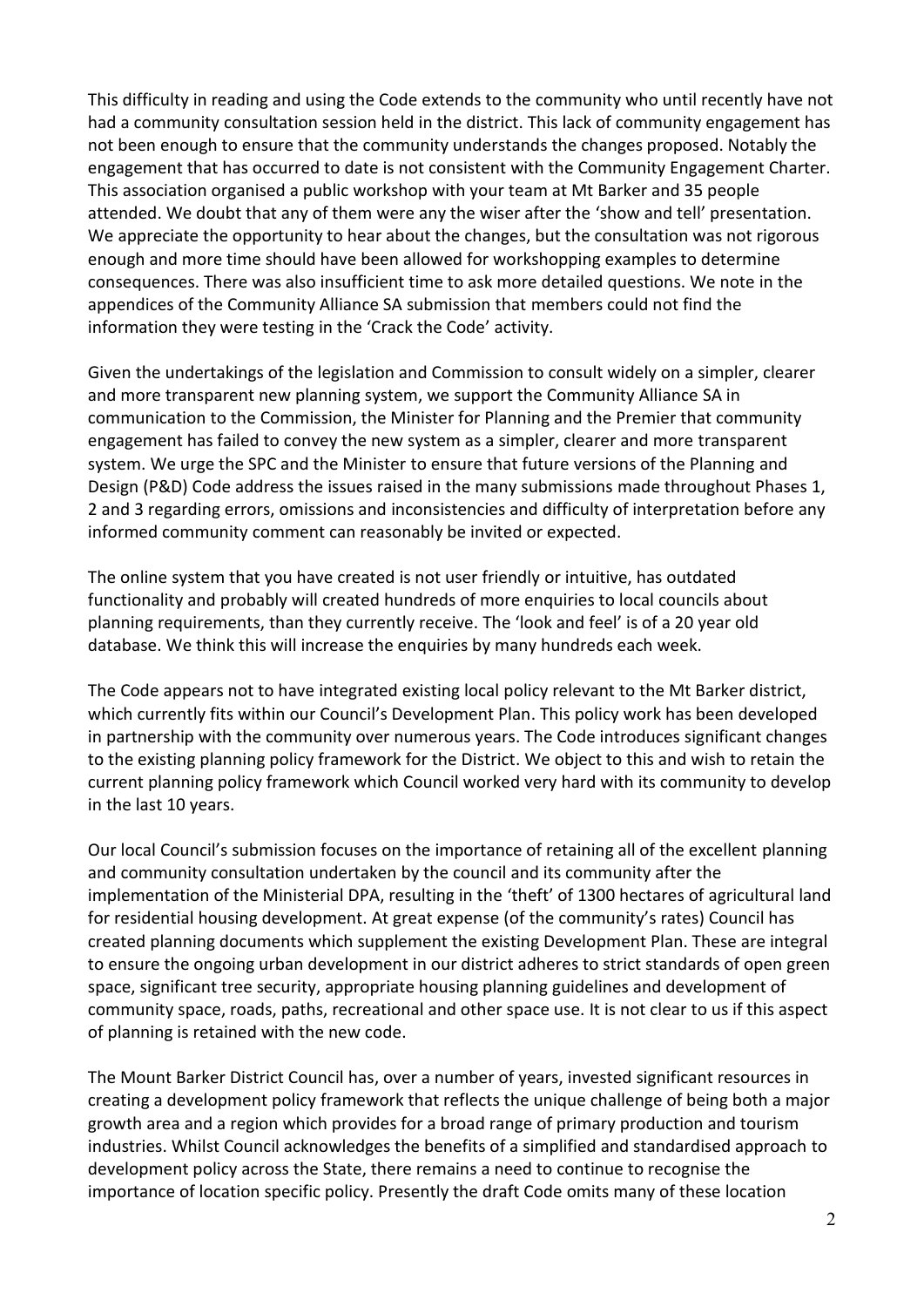specific policies with structure plans for areas of greenfield development, provisions which seek to retain a unique character or identity and policies which provide for rural enterprise, value adding and tourism in rural areas having now been removed or significantly watered down.

From our planners report to our Elected Members in the Council meeting of 3 February 2020 we include the following information:

> In addition to this lack of community engagement DPTI and the Commission had long touted that the intent of the first iteration of the Planning and Design Code has been to transition existing Development Plan policy to the Code in a like for like manner. This method was chosen to minimise major changes to long established policy settings that have directed the development of areas across the State. Unfortunately, as can be seen from the attached report this has not been the case which shows that there are numerous policy shortfalls, inconsistencies, errors and assessment criteria shifts within the Code. These concerns overshadow those aspects of the planning reforms (online portal) and the portions of the Code which correlate well with Council's current Development Plan. Of particular concern is the where existing locally specific policy, developed and improved by Council over many years, has failed to transition into the Code. Key concerns relate to five main areas including:

- Heritage
- Infrastructure provision (including concept plans)
- Zoning and assessment criteria changes
- Assessment process and;
- Resources.

Some examples of how these changes will impact on the community include a significant reduction in the minimum allotment size in a number of townships, a radical increase in building heights through the main streets of townships, the removal of most concept plans, which ensure appropriate infrastructure is provided by developers and the loss of key policy areas and precincts (for example The Cedars Precinct).

It is critically important that the errors and inconsistencies within the Code are corrected to ensure the liveability of our District is not adversely impacted. Ten years of proactive policy reform is in danger of being lost, with little regard for this in the draft Code. The loss of this policy puts at risk, many of the mitigated concerns of our community and the opportunities that are essential in realising this Districts potential.

Council's submission to the State Planning Commission outlines ways in which the Code should be amended. In addition to the detailed submission on the Code, a letter is included from the Mayor to the Minister for Planning and the chairman of State Planning Commission. This letter summarises Council's concerns with the Draft Planning and Design Code and offers the assistance of Council's staff to ensure that key planning policies are not lost in the transition to the Code.

For these reasons our Association is not supportive of the Draft Planning and Design Code in its current form and subsequently encourages the Commission to undertake an additional period of engagement and refinement with our Council and Community Alliance SA before final implementation. We believe this additional, more engaged consultation will enable the SPC to deliver a better outcome to the South Australian community.